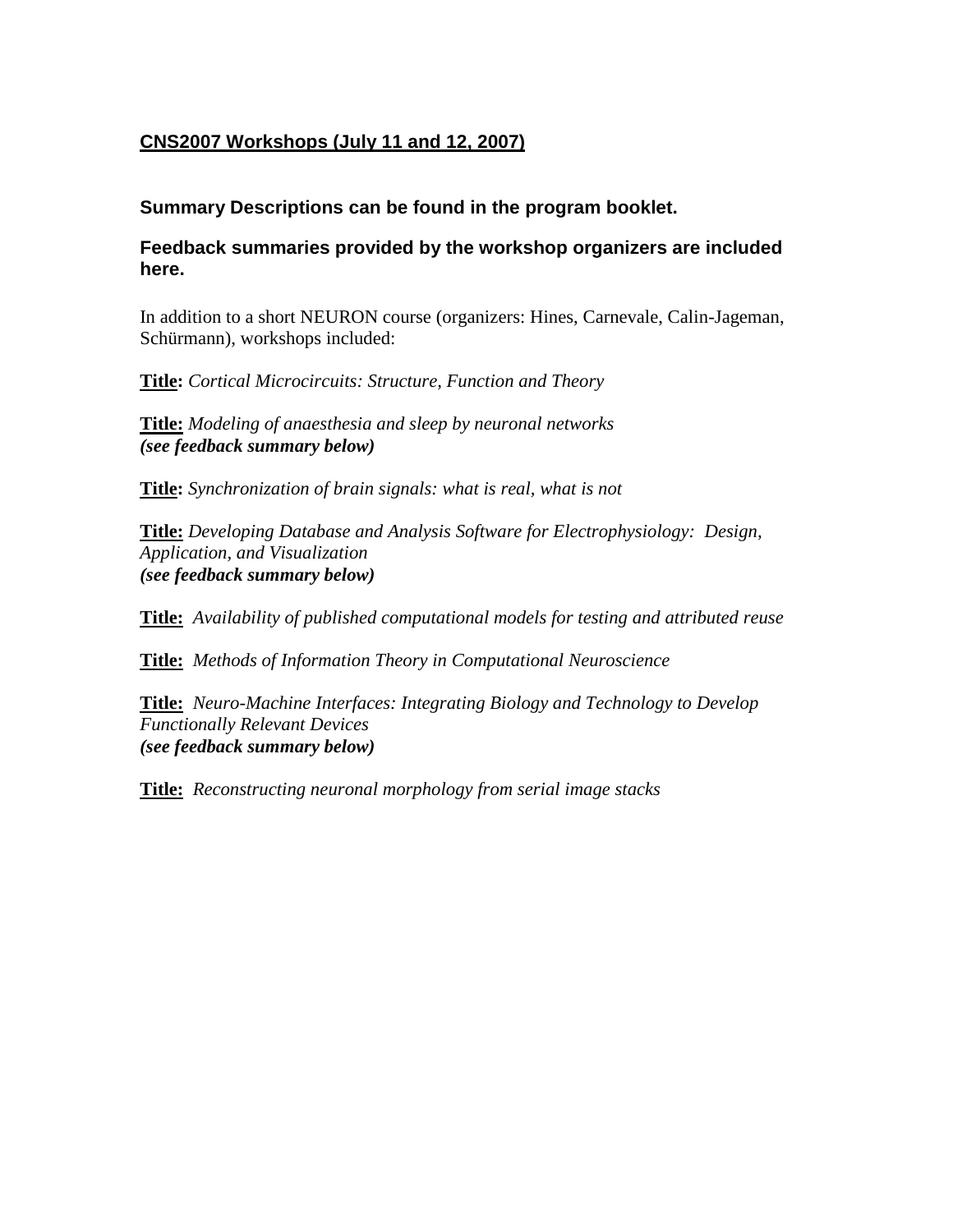### **Workshop "Modeling of anaesthesia and sleep by neuronal networks"**

The aim of the workshop was the neural mechanisms present during the lack of consciousness of subjects, i.e. the inability to respond to external stimuli. In this context, the theoretical and experimental study of aneasthesia and sleep are important research fields. The workshop brought together researchers, who apply different network modeling approaches, in order to gain an overview on current research in aneasthesia and sleep. The specific focus of the presented research was the combination of theoretical network models and experimental results. Topics were the effects of anaesthetic agents, the modelling of sleep rhythms, and the interaction of the thalamus and hippocampus during sleep.

1) Dr. Alistair Steyn-Ross, The University of Waikato, Hamilton, New Zealand Title of talk: Phase transitions in single neurons and in neural populations: Critical slowing, anaesthesia, and sleep cycles

Authors: D. A. Steyn-Ross, Moira L. Steyn-Ross, M. T. Wilson, J. W. Sleigh The firing of an action potential by a biological neuron represents a dramatic transition from small-scale linear stochastics (subthreshold voltage fluctuations) to gross-scale nonlinear dynamics (birth of a 1- ms voltage spike). In populations of neurons we see similar, but slower, switch-like there-and-back transitions between low-firing background states and high-firing activated states. These state transitions are controlled by varying levels of input current (single neuron), varying amounts of GABAergic drug (anaesthesia), or varying concentrations of neuromodulators and neurotransmitters (natural sleep), and all occur within a milieu of unrelenting biological noise. By tracking the altering responsiveness of the excitable membrane to noisy stimulus, we can infer how close the neuronal system (single unit or entire population) is to switching threshold. We can quantify this "nearness to switching" in terms of the altering eigenvalue structure: the dominant eigenvalue approaches zero, leading to a growth in correlated, lowfrequency power, with exaggerated responsiveness to small perturbations, the responses becoming larger and slower as the neural population approaches its critical point---this is critical slowing. In this talk we will discuss phase-transition predictions for both single-neuron and neural-populations models, comparing theory with laboratory and clinical measurement.

2) Dr. Lennaert van Veen, Department of Mathematics and Statistics, Concordia University, Canada

Titel of talk: Modelling the effects of anaesthesia on human brain electrical activity

Despite many decades of research into the mechanisms underlying general anaesthesia there are surprisingly few integrated theories attempting to explain this remarkable phenomenon. This has been largely due to the fact that there has been no real agreement on what macroscopic observable or observables of anaesthetic action are to be modelled that quantitatively reflect the hypnotic (unconsciousness) state. However the recent development of a number of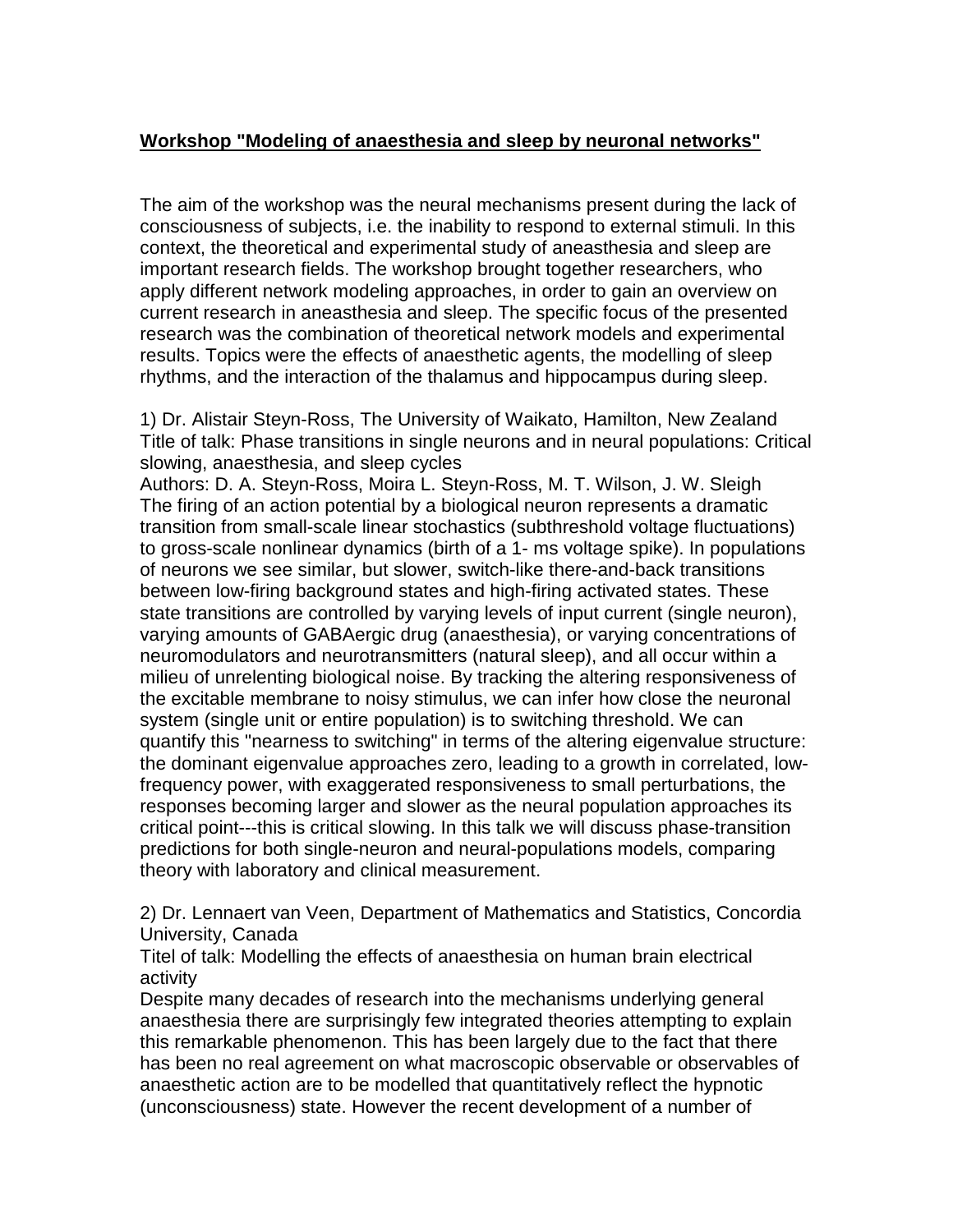successful clinical depth-of-anaesthesia monitoring approaches clearly indicate that the macroscopic consequences of general anaesthesia correlate well with electroencephalographic (EEG) activity. Here we outline an integrated theory of general anaesthetic (GA) action based on a physiologically motivated continuum theory of cortical electrorhythmogenesis. This theory establishes a mesoscopic link between the well characterised effects of GAs on the subcellular and molecular machinery of inter-neuronal communication with the GA induced electroencephalographic changes. Further the theory is able to explain a number of paradoxical phenomena associated with anaesthetic action which include the low dose acceleration of the EEG and the anomolous generation of ictal activity.

3) Dr. Sean Hill, Brain Mind Institute, Ecole Polytechnique Fédérale de Lausanne, Switzerland & IBM T.J. Watson Research Center, New York, USA Titel of talk: Modeling Wakefulness and Sleep in the Thalamocortical System When the brain goes from wakefulness to sleep, cortical neurons begin to undergo slow oscillations in their membrane potential that are synchronized by thalamocortical circuits and reflected in EEG slow waves. In order to provide a self-consistent account of the transition from wakefulness to sleep and of the generation of sleep slow waves, we have constructed a large-scale computer model that encompasses portions of two visual areas and associated thalamic and reticular thalamic nuclei. Thousands of model neurons, incorporating several intrinsic currents, are interconnected with millions of thalamocortical, corticothalamic, intra- and inter-areal corticocortical connections. In the waking mode, the model exhibits irregular spontaneous firing and selective responses to visual stimuli. In the sleep mode, neuromodulatory changes lead to slow oscillations that closely resemble those observed in vivo and in vitro. The model is the first to integrate intrinsic neuronal properties with detailed thalamocortical anatomy and reproduce neural activity patterns of waking, slow wave sleep and anesthetized states.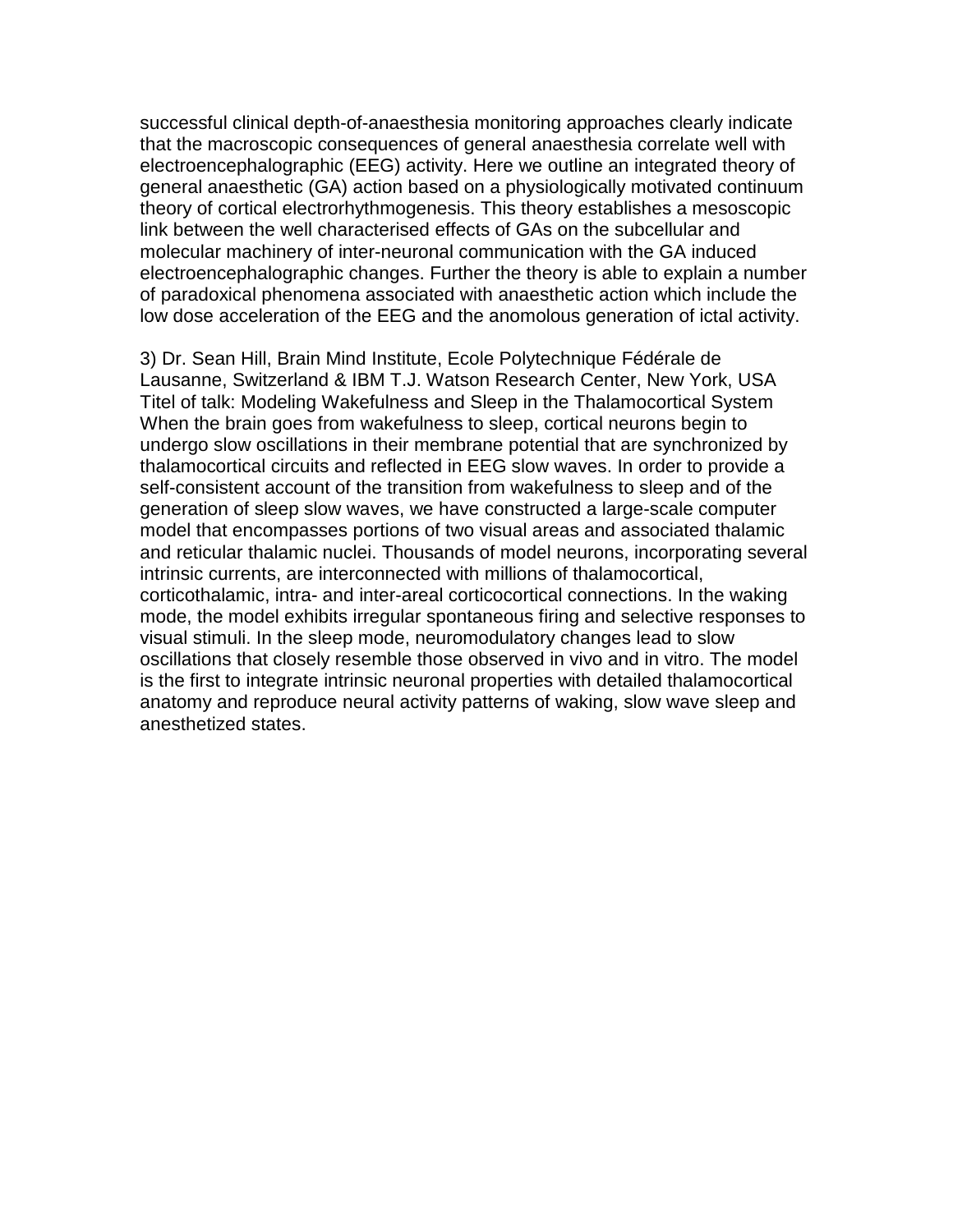# **Neuro-Machine Interfaces: Integrating Biology and Technology to Develop Functionally Relevant Devices**

### **Workshop Objective**

Neuroprostheses are medical devices that replace the function of an impaired nervous system. Successful development of functional neuroprostheses requires an interdisciplinary approach, involving experimentalists to understand the physiology and behavior of the nervous system, engineers to develop adaptive biocompatible devices, clinicians to implement and study the interaction between the device and the patient, and computational modelers to integrate the diverse approaches. The workshop aims at developing strategies to deal with the most important issue in NMI development optimizing the behavior of the combined system (biological and technological) by fully utilizing the plasticity of the nervous system

### **Thursday July 12, 2007, Bahen Building, University of Toronto**

|                              | $08:30 - 08:45$ Introduction & ANS Presentation<br>Prof. Ranu Jung<br>Co-Director, Center for Adaptive Neural Systems<br>Associate Professor of Bioengineering, Arizona State University<br>http://www.fulton.asu.edu/~bme/faculty/core/jung.php                      |
|------------------------------|-----------------------------------------------------------------------------------------------------------------------------------------------------------------------------------------------------------------------------------------------------------------------|
| $08:45 - 09:35$              | Prof. Don H. Johnson & Ilan N. Goodman<br>"Information theoretic analysis of the effectiveness of neural prosthetics"<br>J.S. Abercrombie Professor of Electrical & Computer Engineering and of Statistics,<br><b>Rice University</b><br>http://www.ece.rice.edu/~dhj |
|                              | 09:40 - 10:00 Dr. Dongchul C. Lee<br>"Field Sculpting to correct electric field distortion by percutaneous lead migration"<br>Senior System Engineer, Advanced Bionics                                                                                                |
| $10:00 - 10:20$ Coffee Break |                                                                                                                                                                                                                                                                       |
|                              | $10:20 - 11:10$ Prof. Astrid Prinz<br>"Neuronal network plasticity and homeostasis - implications for neuroprosthetics"<br><b>Assistant Professor of Biology, Emory University</b><br>http://www.biology.emory.edu/research/Prinz                                     |

11:15 - 12:30 Panel Discussion

### **TITLES & ABSTRACTS**

1. Ranu Jung

TITLE: "Adaptation and Learning in Neuro-Biomechatronic Systems"

ABSTRACT: Center for Adaptive Neural Systems at Arizona State University was established to explore key issues regarding co-adaptation of engineered systems with biological systems.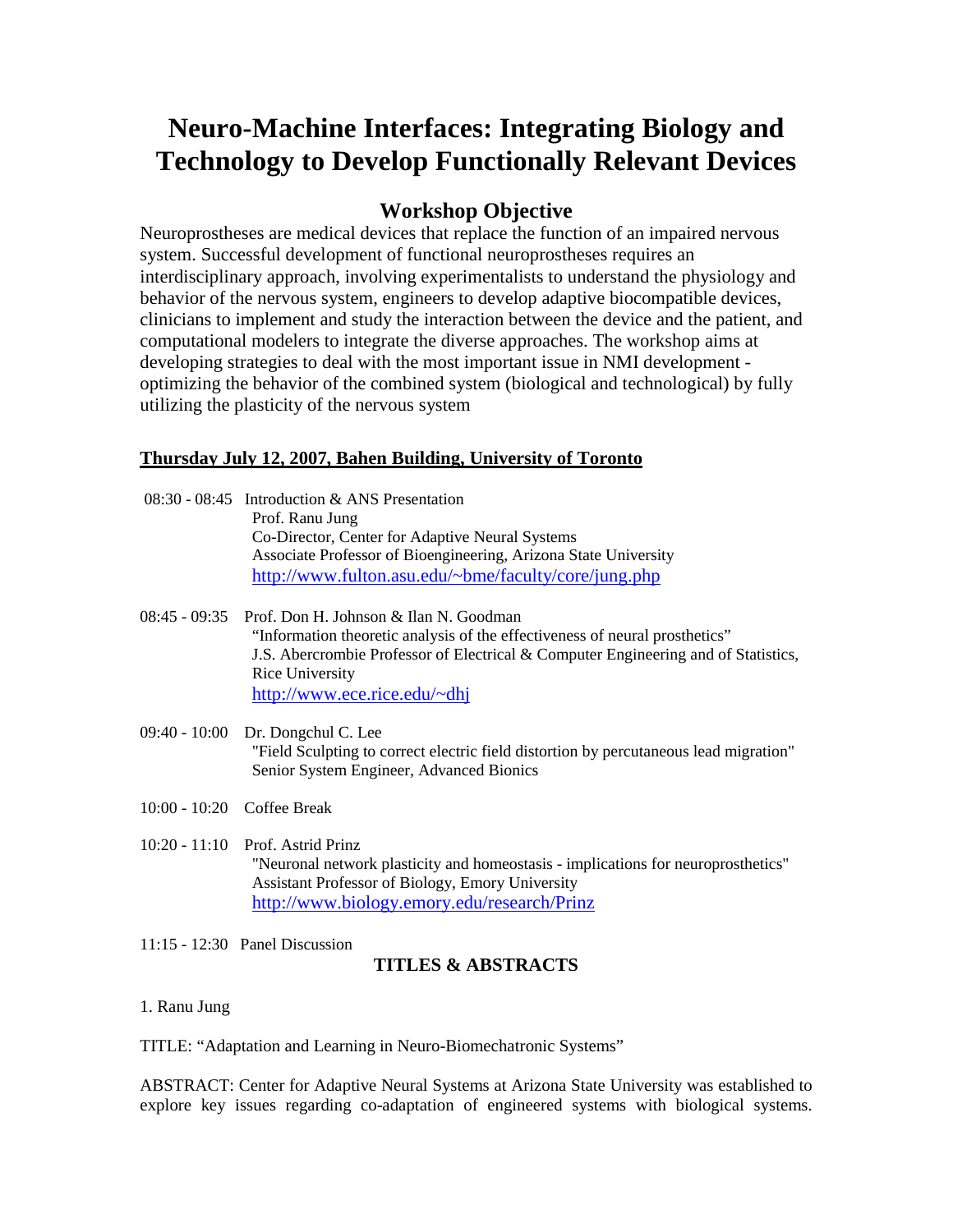Applying a multifaceted approach, the center seeks to investigate the effects of trauma and disorders of the nervous system, to replace damaged or lost functionality, to repair the system using advanced adaptive devices and therapeutic techniques. The center brings together life scientists, engineers, mathematicians, and clinician-scientists to identify key limitations and opportunities in integration of adaptive engineered systems with the inherent learning and plastic capabilities of living systems. The scope of activities include experimental biological investigation, design and development of new technology to maximize learning outcomes, the evaluation of the effects of the technology on biological learning processes, and the transfer of these techniques to biomedical industry and clinical practice.

#### 2. Don H. Johnson

TITLE: "Information theoretic analysis of the effectiveness of neural prosthetics"

ABSTRACT: Information capacity determines how well any system can extract information from a signal or set of signals that encodes the information. We extend our recent capacity calculations for neural populations to situations relevant to neural prosthetics. For neural stimulation scenarios, capacity calculations suggest no fundamental barriers prohibit obtaining high-fidelity prosthetics. In contrast, capacity results for neural control situations using few, unsorted recordings suggest that severe degradations in extracting information must occur. More detailed analysis shows that either increasing the number of simultaneous recordings (even if the recording fields overlap) or using even primitive spike sorting algorithms will greatly boost capacity, allowing more detailed information extraction.

#### 3. Dongchul C. Lee

TITLE: "Field Sculpting to correct electric field distortion by percutaneous lead migration"

#### ABSTRACT:

Introduction: Technical advancement in computational models can provide not only theoretical tools to improve understanding of the mechanism of electrical stimulation, but also evaluations of new stimulation technologies, such as current fractionalization to correct electric field distortion by lead migration. We report on our development and use of a new computer model to study (1) the effect of lead migration on activation of dorsal column (DC) and dorsal root (DR) neurons in spinal cord stimulation (SCS), and (2) correction by current fractionalization using independent multiple current sources.

Method: A volume conductor model of a low-thoracic spinal cord with three epidurallypositioned cylindrical percutaneous leads with medio-lateral, rostro-caudal and dorso-lateral migration were created using the finite element model tool ANSYS from which the electric field was calculated. The electric field results were then coupled with the NEURON simulator to determine the activated region of spinal cord DC and DR fibers. DC and DR fiber models were adopted from double-cable axon model (McIntyre et al., 2002) with various fiber sizes (5.7-15 um diameter).

Results: Three leads placed in a symmetric, parallel mediolateral arrangement with medio-lateral tripolar configuration, has deeper penetration than a single lead or dual leads. However, the shape and depth of the activated region of spinal cord fibers is compromised by lead migration for any direction. The model predicts that properly adjusted current-fractionalization from independent multiple current sources can re-orient current flow to correct the electric field and potentially restore therapeutic benefits.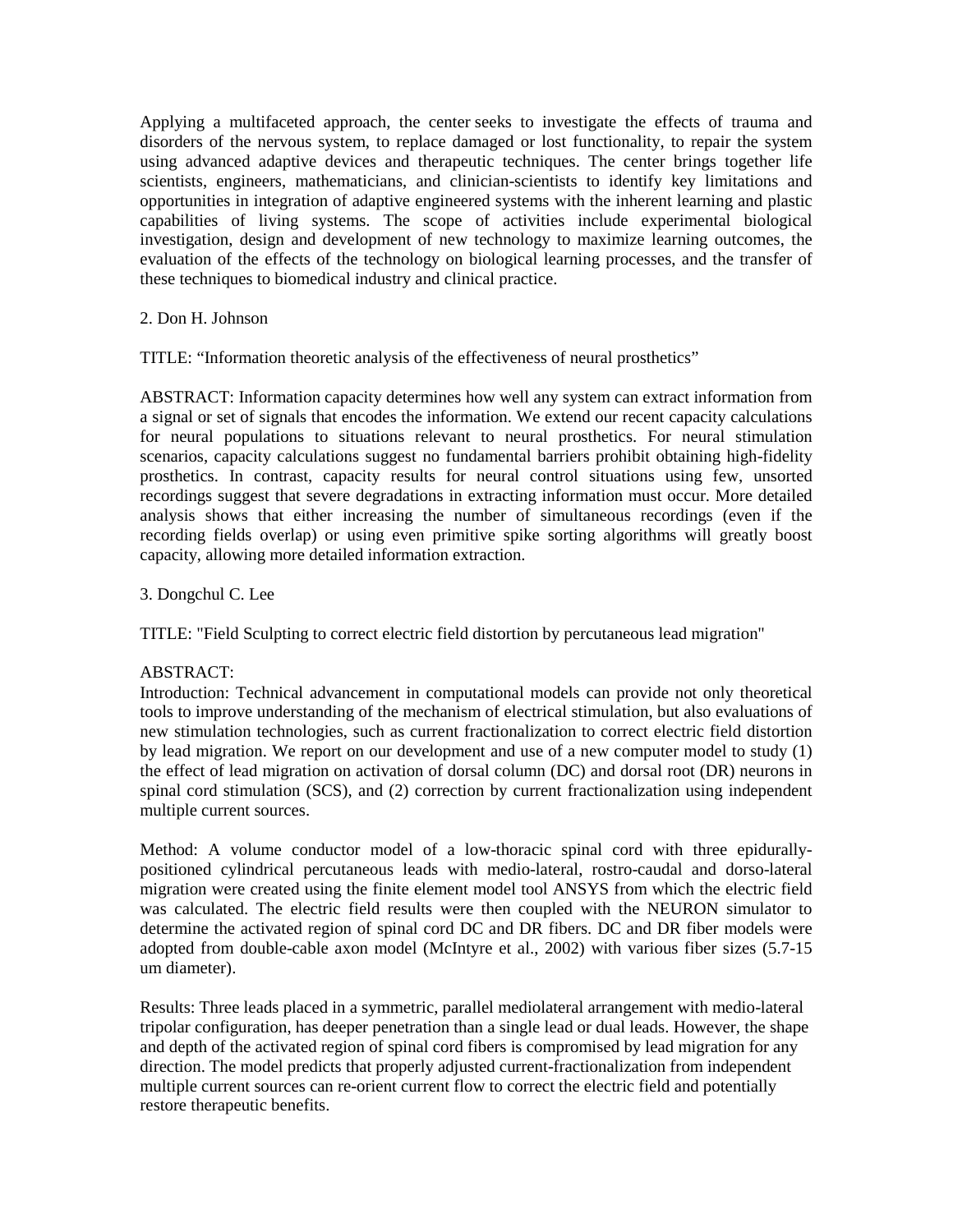Conclusion: Our computational model was able (1) to predict the sensitivity of the region of activated spinal cord fibers due to variability in lead and spinal cord positions while using mediolateral tripolar stimulation, and (2) to predict a candidate approach to compensate for variability in relative lead and spinal cord positions (namely, fractionalization of current using independent sources) that may yield improved therapy. Follow-up clinical investigation of the model-predicted solution is the appropriate next step.

4. Astrid A. Prinz

TITLE:"Neuronal network plasticity and homeostasis - implications for neuroprosthetics"

ABSTRACT: Interfaces between brains and machines are facing a challenge, because neural circuits can undergo changes on multiple timescales. Neuronal networks show both plasticity and stability, the former in order to encode information and store memories, and the latter in order to maintain network activity in a functional range. Both plasticity and stability mechanisms operate at the cellular, synaptic, and network levels. I will describe recent findings on the mechanisms of network stability and homeostasis, and will speculate on the implications of these findings for the design and function of neural prostheses.

#### **SUMMARY**

The Neuro Machine Interfaces (NMI) workshop addressed crucial issues in developing successful neuro-machine interfaces from theoretical and experimental perspectives. The focus of the workshop was on information theory and use of computational neuroscience models for guiding the development of soft- and hardware devices. After an introduction to the topic by the workshop organizers and general overview of the potential role of the use of neuro-machine interfaces to promote neural plasticity, three invited speakers gave lectures. In the first lecture use of information theoretic approaches to measure the efficiency of neuroprosthetic devices was discussed. The discussions led to the suggestions that capacity calculations could be used to find if single unit or multi-unit electrodes are more optimal in a neural stimulator. Rate distortion theory could be applied to give performance bounds on any signal processing or control system. The second lecture discussed how computational neuroscience models could prove to be effective tools for optimizing neuroprostheses applications. As an example the role of such models to study the effects of lead migration and sub-optimal placements of spinal cord stimulating leads for therapeutic targets was discussed. The third lecture addressed the importance of understanding the mechanisms of neural plasticity. The discussions suggested that an understanding of mechanisms of neuronal plasticity and activity dependent homeostatic regulations at cellular, synaptic and network level would enhance the ability to design neural prostheses that adapt to dynamic biological systems. The overall conclusion was that a neuroprosthetic device will be effective only if it is able to integrate with the adaptive biological mechanisms. Interdisciplinary efforts are needed to elucidate how adaptive technology should interact with adaptive biological systems.

**Organizers:** 

Mini Kurian<sup>1, 4</sup>, Joe Graham<sup>2, 4</sup>, Sharon Crook<sup>1, 3, 4</sup>, Ranu Jung<sup>2, 4</sup>

<sup>1</sup>Department of Mathematics and Statistics

<sup>2</sup>Harrington Department of Bioengineering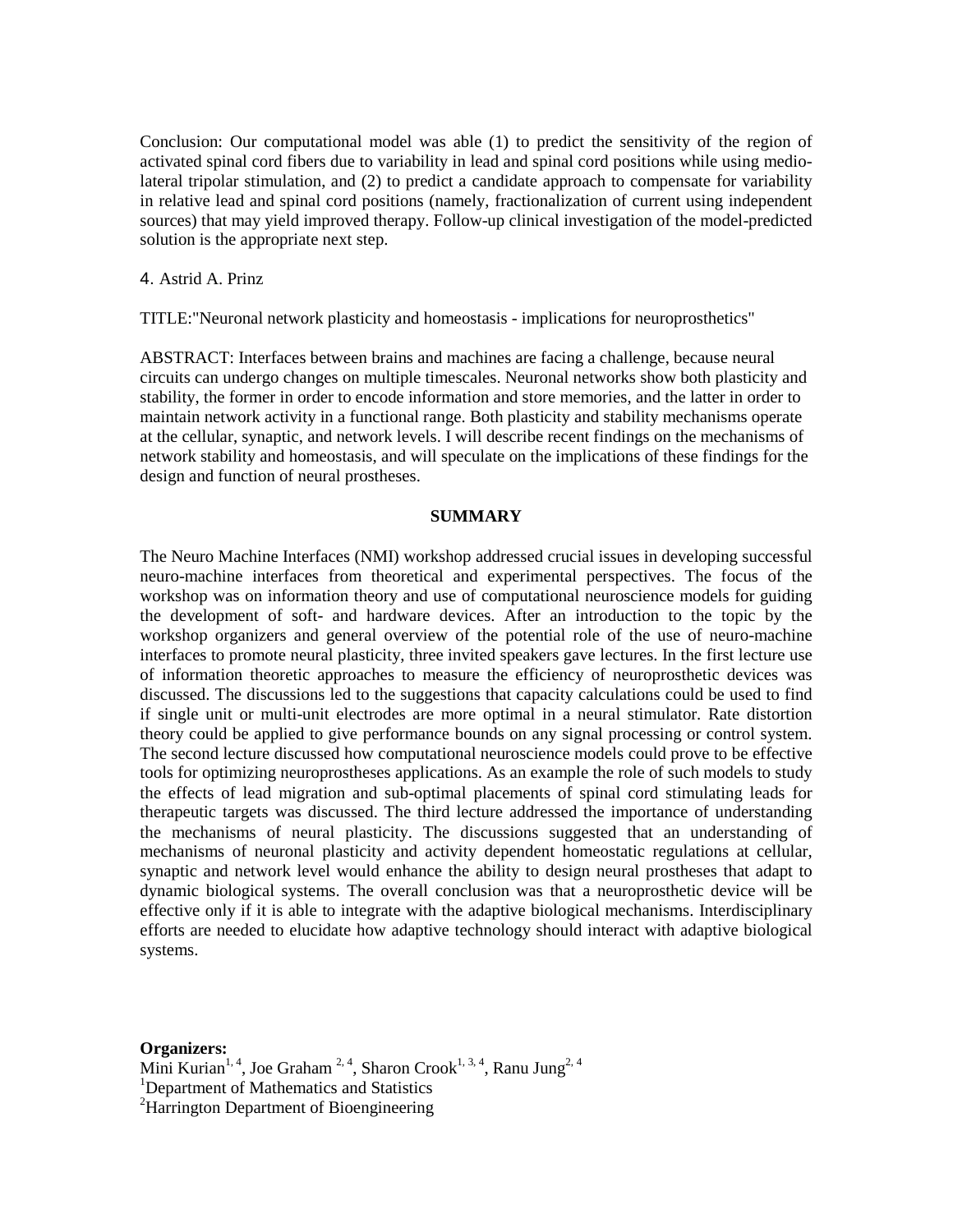<sup>3</sup>School of Life Science <sup>4</sup>Center for Adaptive Neural Systems Arizona State University

### **Workshop Webpa**ge:

http://www.public.asu.edu/~mputhaya/CNS2007Workshop/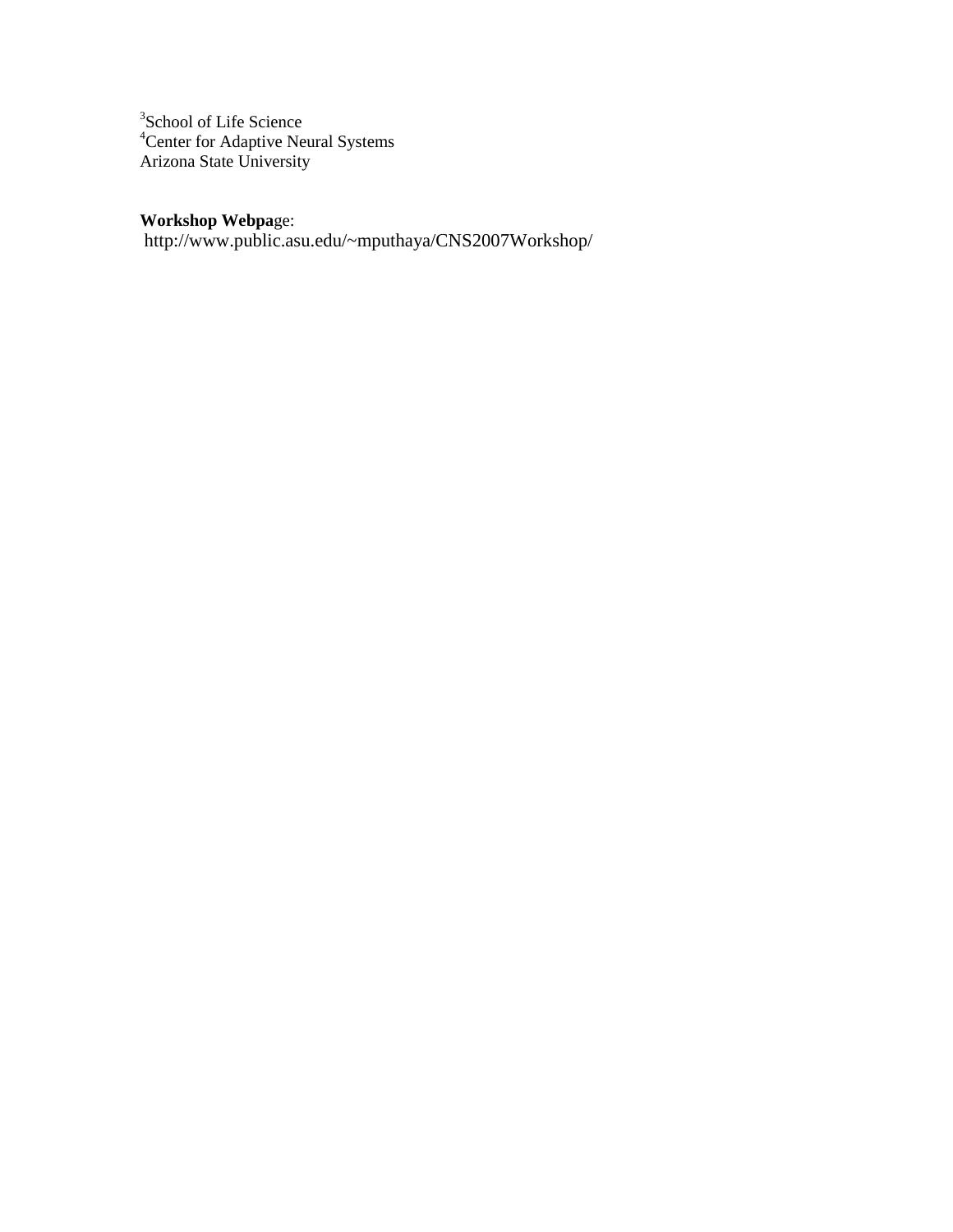## **CNS\*07 Electrophysiology Database and Analysis Software Post-Workshop Summary**

Following the introduction by workshop organizer Cengiz Gunay, Padraig Gleeson's talked about the use of the neuroConstruct tool to build neuronal network models for multiple simulators. Dr. Gleeson's work aimed at unifying different approaches to neural simulation under a flexible neural model description language, NeuroML. The Neural Open Markup Language project, NeuroML [1, 2] [http://www.neuroml.org], is an international, collaborative initiative to create standards for the description and interchange of models of neuronal systems. MorphML and ChannelML are standards under the NeuroML framework, and they are designed to model morphology and ion channels, respectively. These languages take their strength from the XML language which already changed many other fields, such as ecommerce, by standardizing the way computers and software communicate. Dr. Gleeson's neuroConstruct software is a Java application that can read model descriptions and visualize neuron and network topologies [3]. It can delegate simulations to Neuron and Genesis neural simulators, collect and visualize their outputs. To do this, it creates Neuron and Genesis input files from the model's description in NeuroML. It can load morphology files from a number of formats and convert between them, as well. NeuroConstruct's major advantage is its flexibility to attach its models to new simulators, and understand new input formats. This was made possible by employing modern computer science concepts such as XML style-sheets (XSLT). These recipes allow transforming, for example a channel description in ChannelML, to a web page, a kinetics plot, or transforming a neural model to a Genesis input script. This makes adding new target simulators as easy as defining a new XSLT transformation. In fairness, neuroConstruct cannot yet support all Genesis and Neuron model descriptions. Given the limitless programming options available in a full simulator, NeuroML cannot convert an arbitrary Genesis or Neuron script into NeuroML. Dr. Gleeson recommended that researchers starting new models would choose an existing simulator, and transfer the model to NeuroML only after its maturation. The CNS audience appreciated Dr. Gleeson's software and several people showed interest in using it. The consensus was that neuroConstruct could provide a useful medium for collaboration between modelers and for testing and validations of available models.

Tom Morse talked about the use of computational intellligence for electrophysiological databases (EPDBs). This subject was changed from his proposed title on data sharing methods with NeuronDB and ModelDB, because these has already been discussed in a spontenously-formed workshop the previous day. Dr. Morse made a comprehensive effort to justify the need for making EPDBs widely available and feasible. He suggested that software utilities, such as spike sorting methods, should be collected in a central repository, similar to the SimToolDB repository [http://senselab.med.yale.edu/simtooldb/]. He identified several reasons that require EPDBs. One was parameter extraction approaches which required a seed of single cell data to verify the models found. The major obstacle to creating public EPDBs was that each researcher keeps their own specialized EPDBs. Many people agreed that this is most simple for many research projects, and maintaining a large common database requires a lot of time that experimentalists in the field cannot afford. A solution was offered to prepare EPDB support into existing data acquisition systems such that the experimentalist did not spend extra time for entering data. Another question that was raised was how the experimenter can be credited if his/her data was used. Unfortunately, the alternative to EPDBs is the use of "data thief" software to get data from published papers. Many people agreed from their own experience that this is tedious and inadequate solution, but may be the last resort in certain cases. Dr. Morse's conclusion was that the much-hyped semantic web failed to bring its promise so far, and there is still a dire need for data sharing among modelers and electrophysiologists.

Workshop organizer Tomasz Smolinski introduced the next session on special data analysis methods. As first speaker, Bill Lytton focused on data-mining algorithms in spike-wave detection and seizure classification. He reviewed the need for data-mining in biological projects. He pointed to the Structured Query Language (SQL) as one of the widely adopted and easy-to-use database software for data-mining. His Neural Query System (NQS) is a software package that allows making similar queries from within the Neuron simulator, as well as connecting to an SQL engine. He applied this method to seizure prediction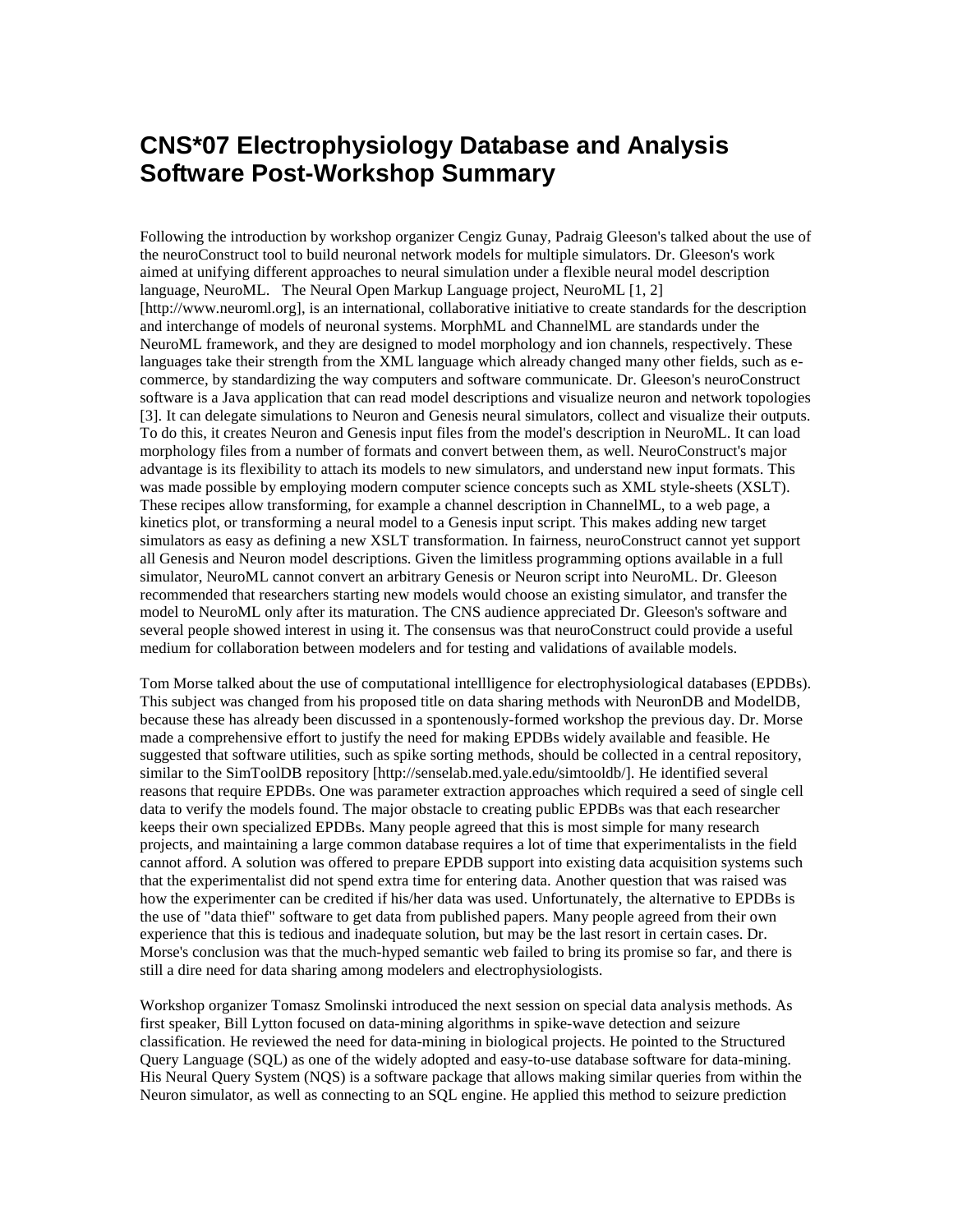from recorded traces by analyzing "bumps" in the data. In this process, he introduced a graph that can convey information in five-dimensions using various parameters of circles to represent the different aspects of the data. His method involved using K-means clustering of bump intervals.

Jean-Marc Fellous talked about a method for discovering spatio-temporal spike patterns in multi-unit recordings. Timing and reliability of timing from multiple trials or animals has been an interesting question [5]. He introduced a method that involved sorting spike rasters for finding order among them. This method used the similarity matrix obtained by comparing spike rasterograms after convolving with a Gaussian kernel. Then, fuzzy-clustering was used to organize the matrix into distinct regions, which was used to sort the raster plots. In the discussion, a method based on random shuffling was proposed to replace the fuzzy clustering.

Workshop organizer Bill Lytton introduced the next session on community software projects. Cengiz Gunay presented his PANDORA Matlab toolbox for analyzing simulated or recorded intracellular traces. He demonstrated databases can be created from recorded or simulated data alike, and complex analysis can be performed to result in descriptive plots. The toolbox's features produced substantial interest but there was some concern that its dependency on a commercial package (Matlab) rather than a free software variant (such as GNU Octave or Python) could limit its adaptation. A request was made to have more database templates suitable for researchers using different experimental and model setups. During the discussion, the need for common data to test new algorithms was voiced again. Dr. Gunay's toolbox can be downloaded for free [http://userwww.service.emory.edu/~cgunay/pandora].

Horatiu Voicu demonstrated a very low-maintenance method to feed parameter values into custom simulation software as an alternative to creating sophisticated graphical user interfaces. He demonstrated this method using a free text editor software, GWD [http://www.gwdsoft.com/], and the message-passing capabilities of the Windows operating system to drive a hippocampal simulation system. He was able to change arbitrary parameter values of the simulator on-the-fly. His software can be downloaded from [http://www.voicu.us/software.zip].

Workshop organizer Cengiz Gunay introduced the final session on parameter search and other analysis methods. Adam Taylor talked about mapping from model neuron parameters to functional output. He demonstrated methods for correlating variability of channels with other measurements. He aimed to model the results of mRNA measurements predicting channel densities [4]. He created a model database with 80k models and found 100 models matching target data within 1 STD. He used a scatter plot matrix to explain these matches. From this database he concluded that real cells are more constrained in changing their conductance densities than the models he found. To find such constraints in real neuron data he used linear and quadratic fits to channel dependencies from recorded data.

Gloster Aaron presented a method for finding repeating synaptic inputs on a single neuron. He used Matlab programs for finding repeating synaptic inputs in intracellular voltage data from recordings [6]. However, he showed that his method did not work with new data. There was a discussion on the non-stationarity of the recorded data affecting method results. The resolution was to adjust the window of comparison to have sufficiently good estimate of the mean and variance of the data.

The workshop closed with the audience's wishes for its repeat in the next year's CNS meeting.

### References

1. Goddard, NH, Hucka, M, Howell, F, Cornelis, H, Shankar, K, David Beeman: **Towards NeuroML: model description methods for collaborative modelling in neuroscience.** Philos Trans R Soc Lond B Biol Sci, 2001. 356(1412): p. 1209-28.

2. S Crook, P Gleeson, F Howell, J Svitak, RA Silver: **MorphML: Level 1 of the NeuroML standards for neuronal morphology data and model specification**. *Neuroinf* 2007, in press